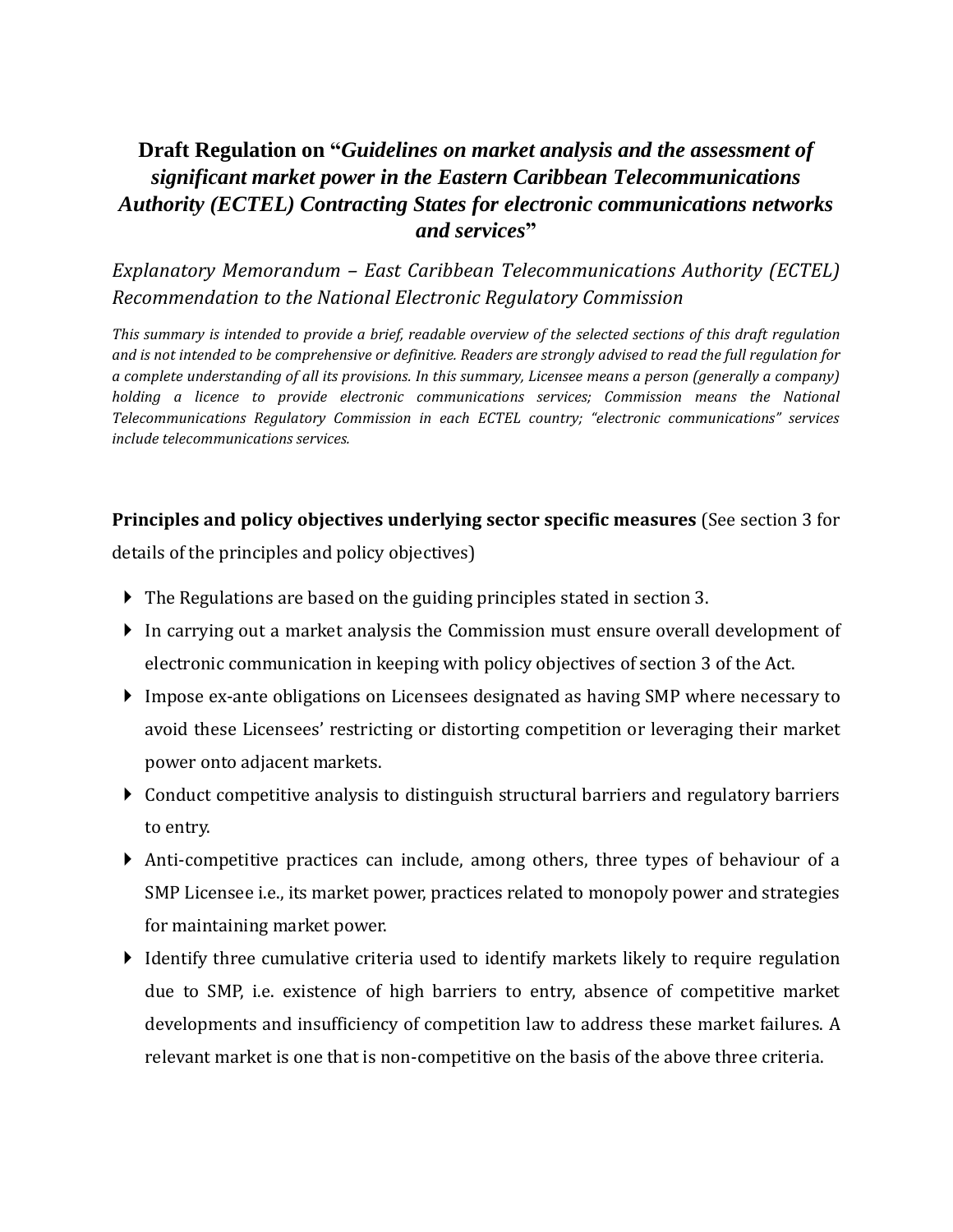- Where relevant markets are defined and SMP Licensees are identified, the Commission may use remedies to reduce barriers to entry.
- ▶ The Commission may designate a Licensee or Licensees with SMP where the relevant market is not competitive in accordance with the Act or Regulations under the Act.
- In carrying out a market analysis, the Commission will conduct a forward looking structural evaluation of the relevant market based on existing market conditions.
- ▶ The Commission enjoys discretionary powers subject to the Act, Regulations and any other relevant enactment.

### **Relationship with the assessment of anti-competitive practices** (section 4)

- Agreements between Licensees, decisions by associations of Licensees and concerted practices by Licensees with an objective to prevent, restrict or distort competition are examples of anti-competitive practices.
- The assessment of anti-competitive practices must use the same methodology as used to define relevant markets for assessment of anti-competitive practices.

#### **Functions of the Commission** (See section 5)

The Commission has the authority to:

- $\triangleright$  Perform regular market analysis.
- Determine if one or more operators have SMP in the relevant market.
- Impose specific obligations on a Licensee with SMP.

The Commission must consult with ECTEL on recommendations prior to using the above powers.

## **Functions of ECTEL** (See section 6)

 ECTEL may adopt a Recommendation which identifies those relevant product and service markets within the electronic communications sector in an ECTEL Contracting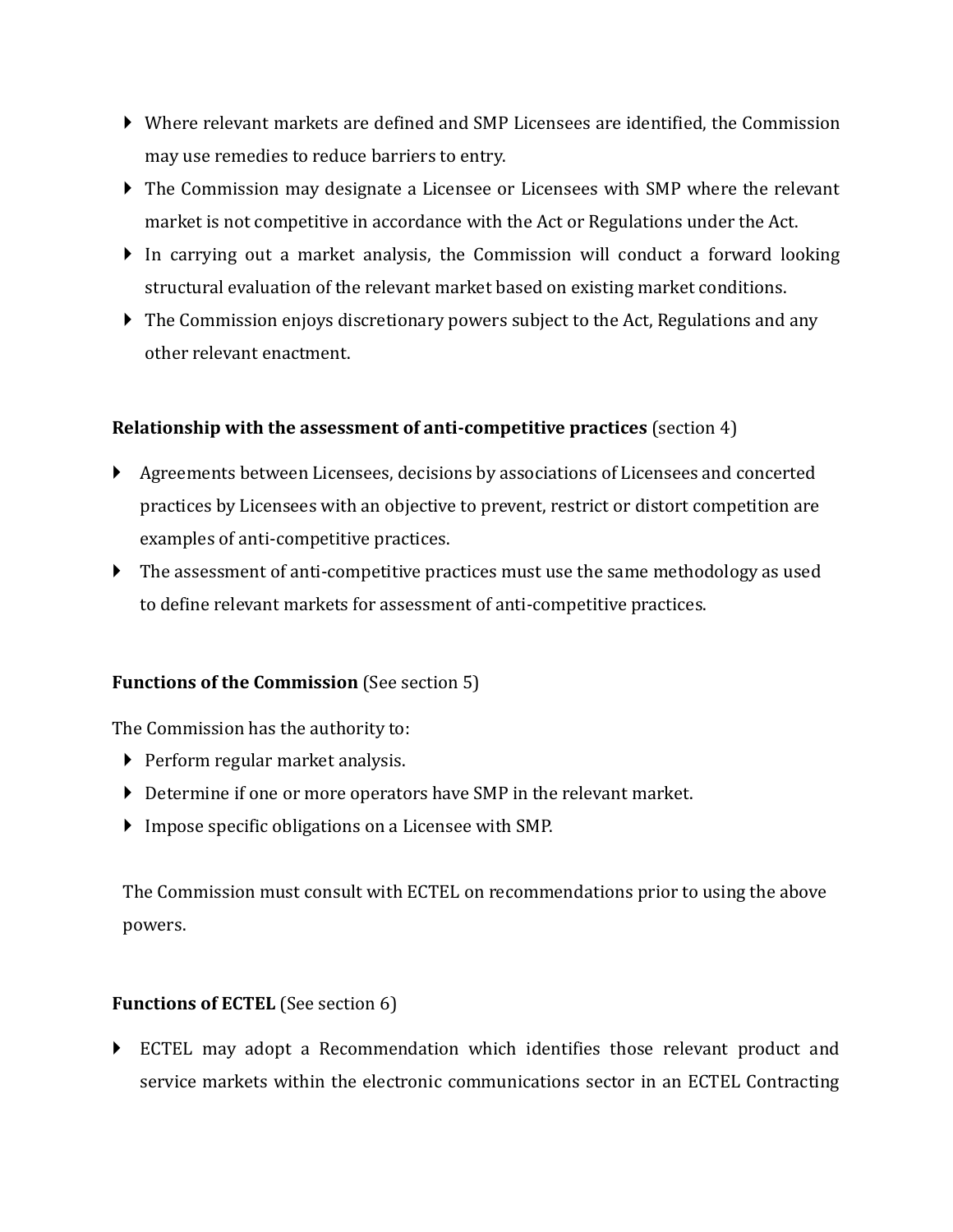State whose characteristics may justify the imposition on certain Licensees of specific regulatory obligations set out in the Act, Regulations or other laws prescribed by the Act referred to in subsection (6) of section 3.

- on behalf of the Commission and in consultation with it, the ECTEL may
	- o perform regular market analysis in an ECTEL Contracting State, and
	- $\circ$  determine if one Licensee has or more than one Licensees have significant market power in the relevant market concerned in an ECTEL Contracting State.

#### **Market Definition** (see sections 7 – 12)

- The Guidelines focus on issues related to market definition and the assessment of SMP.
- Relevant market refers to the description of the products or services that make up the market and the assessment of the geographical scope of the market.
- The Commission has the authority to define product and service markets and the geographical scope, subject to ECTEL's approval. (Section 7).
- The determination of a relevant market is based on two complementary criteria, the determination in terms of products or services whether they belong to the same market, are interchangeable or substitutable in terms of supply and demand, and the determination in geographic terms.
- Another main criteria for defining the relevant market is demand-side and supply-side substitution.
- Supply-side substitutability exists when an operator that is not currently present in a given market is likely to enter rapidly in response to an increase in the price of products sold in this market. (Section 9).
- The hypothetical monopolist test (SSNIP test, "Small but Significant Non-transitory Increase in Prices") is applied to the demand and supply substitution of products and services interchangeability. The test analyses the effects that a small and permanent increase of price (5%-10%) for a service would have on demand and supply, in order to determine whether there are services considered substitutable by consumers and toward which they are likely to move if faced with such a price increase.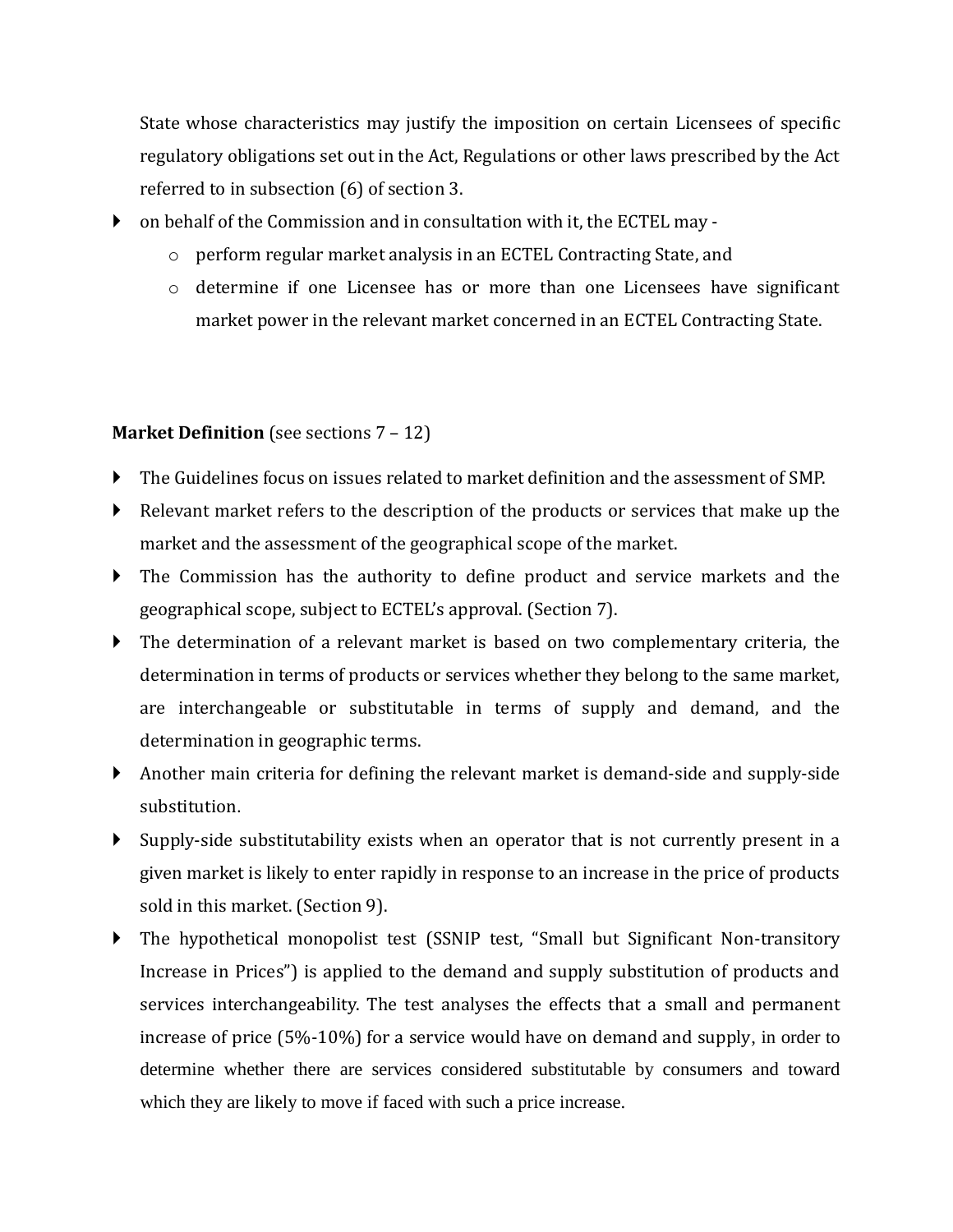### **Geographic Market** (section 11)

- The geographic market can be defined as the area in which firms are involved in the supply and demand of relevant products or services where they are subject to similar conditions of competition and where conditions of competition are different in neighboring areas.
- In the electronic communications sector, the geographic scope of the relevant market has been determined by two criteria – the territory covered by the network and the existence of legal instruments that seek to identify or distinguish a particular geographic area or nationally.

## **The relevance of a market likely to be regulated** (section 12)

- Beyond the definition of a market and its boundaries, the Commission must demonstrate how the market is relevant for ex-ante regulation, that is to say, why it is necessary to apply a specific regulatory treatment to this market.
- Prior to applying ex-ante regulation in a market, the given market must meet the following criteria:
	- a) the existence of high and persistent barriers to entry;
	- b) a lack of progress toward effective competition;
	- c) competition law alone is insufficient to address these market failures.

These three criteria are cumulative and must be satisfied for a market to be considered as relevant.

Finally, the insufficiency of competition law alone to address market failures is evaluated mainly from the perspective of anti-competitive behaviors, the desire to ensure the development of long-term competition and the need for specific regulatory tools (such as price control or accounting separation) to remedy the identified competition risks.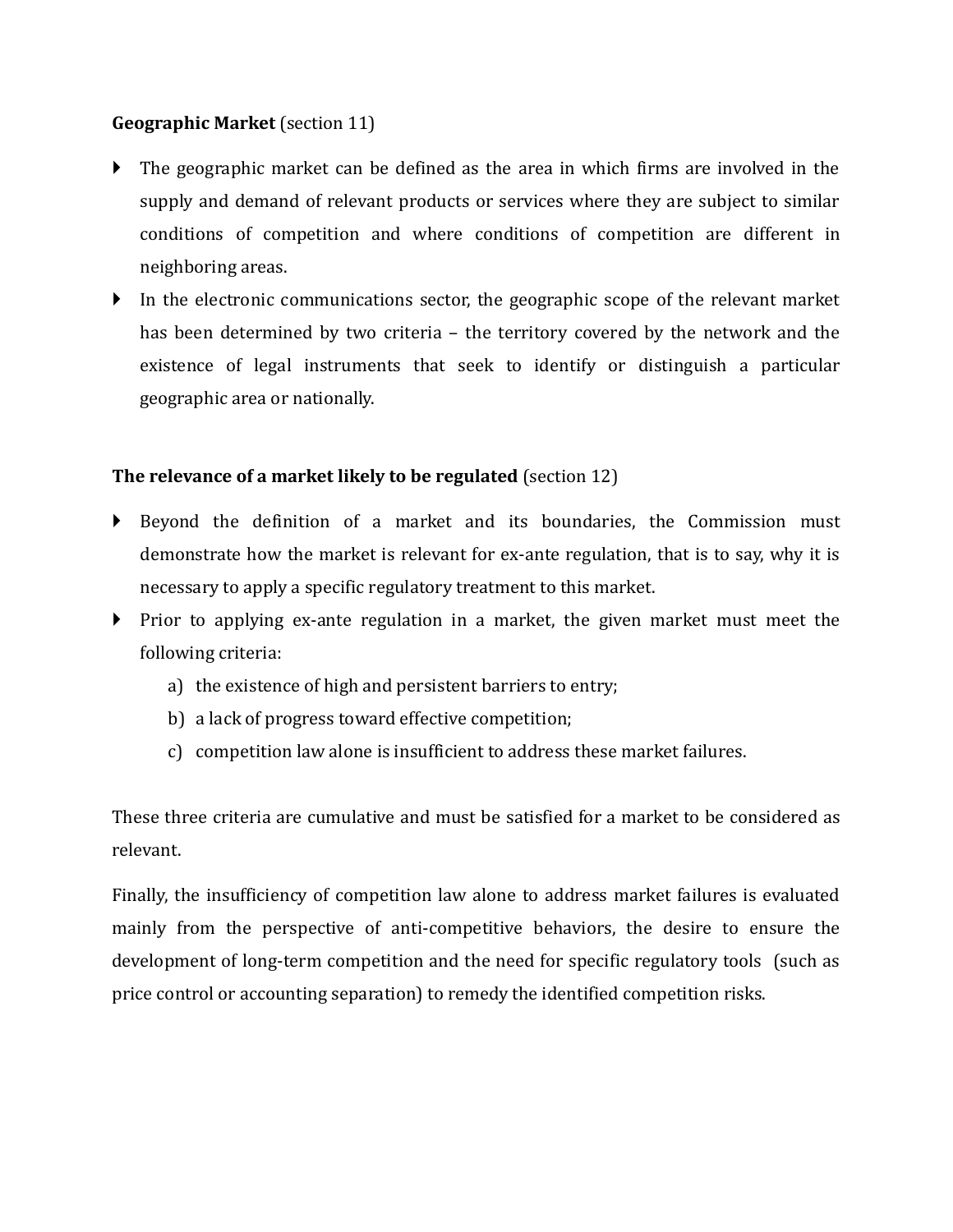#### **Assessing Significant Market Power** (sections 13, 14, 15 & 16)

- The definition of Significant Market Power (SMP) is outlined in section 13. The Act defines a Licensee having SMP as one that individually or jointly with others enjoys a position of economic strength that enables it to hinder the maintenance of effective competition in the relevant market by providing the Licensee the power to behave to an appreciable extent independently of its competitors and users.
- The criteria for assessing SMP are outlined in section 14. These include factors such as (among others) the market share(s) of Licenesees, potential competition, barriers to entry and ability to increase prices without causing new entrants. Although a high market share alone is insufficient to determine whether a Licensee holds SMP, it is unlikely that a Licensee without a significant share of a relevant market would be in a dominant position in that market. Licensees with market shares of 25% or less are unlikely to enjoy a (single) dominant position in a market, while single dominance concerns normally arise where a Licensee has market share over 40 %. The Commission may consider that market shares over 50% are in themselves, except in exceptional circumstances1, evidence of a dominant position.
- The criteria used to determine market shares are: revenues, number of subscribers in the retail markets for voice or fixed or mobile data, the traffic carried, the capacities available in wholesale access markets and any other relevant criterion under the respective market.
- The Commission determines the criteria for the economic conditions of the c market being considered.
- The potential development of existing competitors or potential entry by new competitors are strong indicators of the position of operators in the market. For example, barriers to entry may be evaluated by determining the extent to which a

 $\overline{\phantom{a}}$ 

 $1$  E.g.: a volatile market share is an indicator of competition insofar as this may be indicative of an innovative dynamic challenging market positions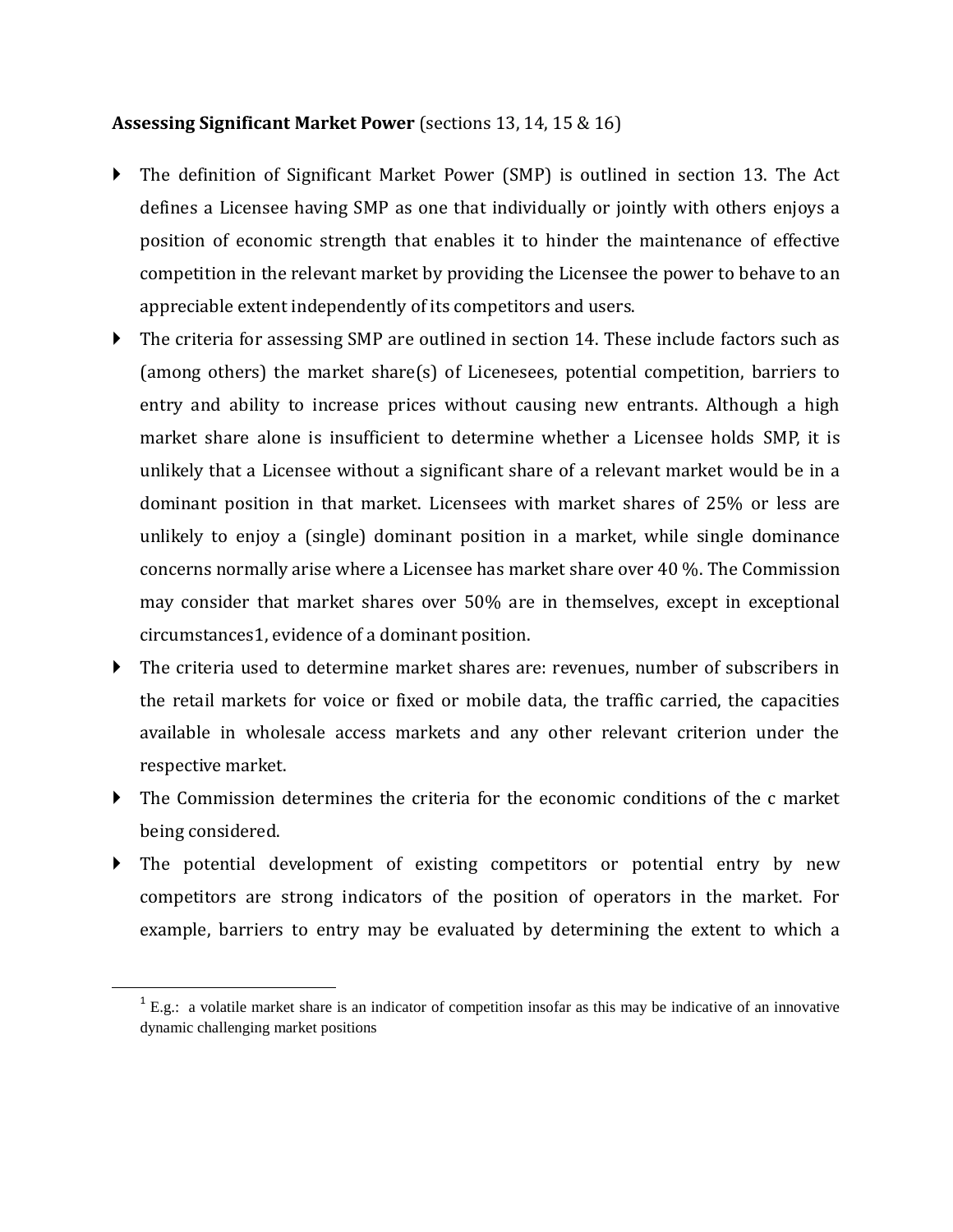Licensee in the market can increase its price above the competitive level without causing new entry.

- The Act and regulatory best practices provide for several additional criteria that may be used by the Commission.
- A Licensee which has SMP in a specific market may also be deemed to have SMP in a closely related market, where the links between the two markets allow the market power held in one market to be leveraged into the other market, thereby strengthening the market power of the Licensee.
- The Commission under such circumstances may determine that the operator has SMP in both markets at the same time and may impose any of the obligations provided for in the Act. (Section 15)
- Collective dominance is likely to occur in oligopolistic markets characterized by a lack of effective competition and in which no single Licensee has significant market power. In that case, the Commission may ascertain whether the structure of the oligopolistic markets in question was conducive to coordinated effects in those markets, even in the absence of structural or other links between the Licensees concerned. In proving tacit coordination, the Commission does not need to demonstrate evidence of an express agreement or express contact between the oligopolists, but rather only that the outcomes in the market are indicative of results that would arise from tacit coordination (Section 16).

# **Imposition, maintenance, amendment or removal of obligations on SMP operators** (Section 17)

 Where, following a market analysis, a Licensee is designated as having significant market power in a given market, the Commission may impose, as applicable, the obligations set forth in section 76 of the Act.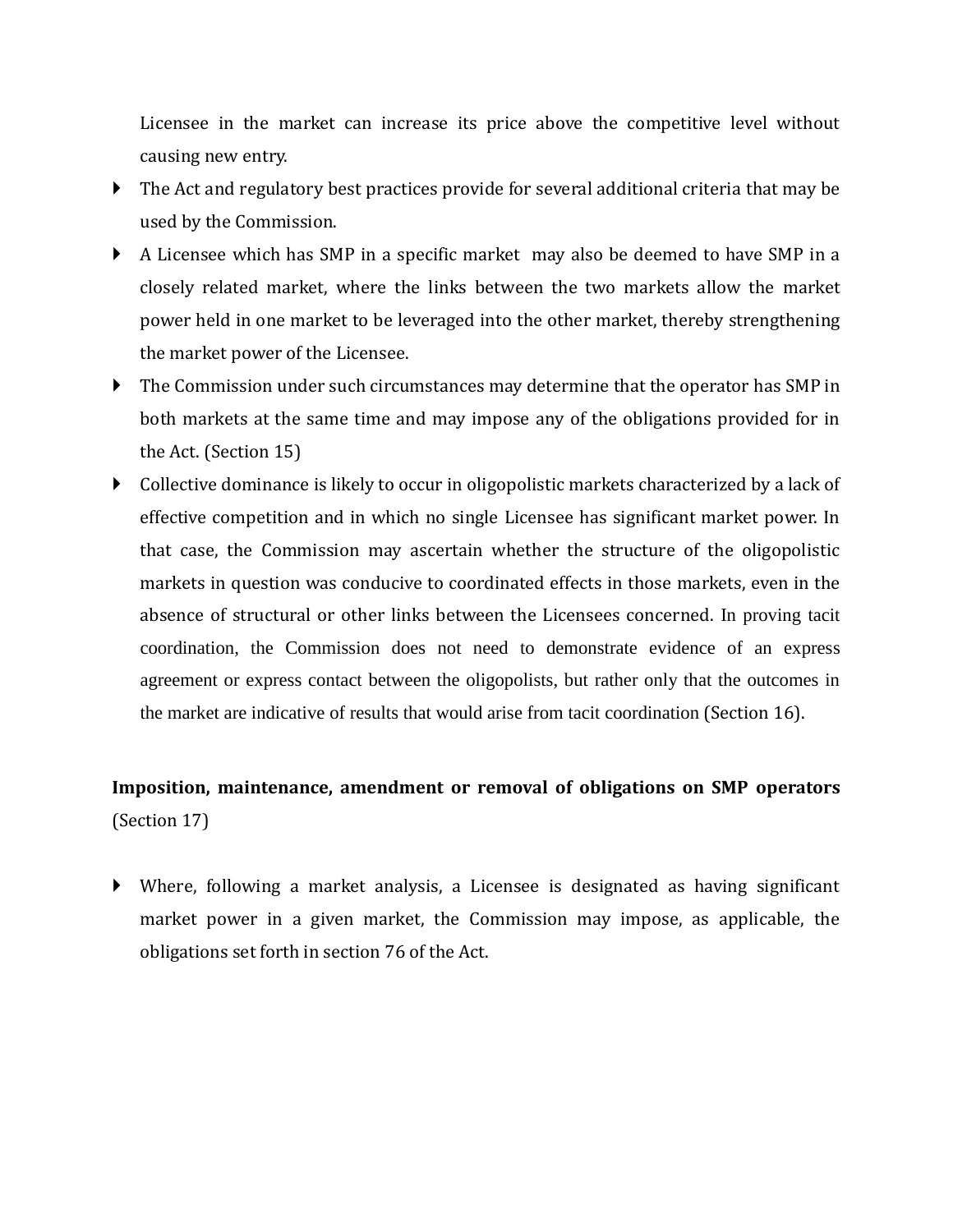**Transnational markets: joint analysis by several Commissions in the ECTEL Contracting States** (Section 18)

- ECTEL, in consultation with the Commissions established in the ECTEL Contracting States, may identify product and service markets that are transnational, i.e.: covering the whole of the Contracting States or a substantial part thereof (e.g. roaming, access to undersea capacity).
- The Commissions must jointly conduct the market analysis and decide whether obligations need to be imposed.
- The joint analysis must follow similar procedures as those done in a single market analysis or as in public consultation.

# **Imposition of certain specific regulatory obligations on non-SMP operators** (Section 19)

 The foregoing sections of these Guidelines do not prevent the Commission from imposing specific obligations on Licensees other than those that have been designated as having SMP, where it is required to comply with the Act, Regulations or other laws prescribed under the Act.

## **Collection of Information** (Section 20)

- The Commission has the authority to collect all information necessary to assess market power.
- Licensees are required to provide the Minister, the Commission and ECTEL with any accounting, financial, cost, technical and other information required to carry out their functions under the Act, and the Treaty.
- The Commission or ECTEL will give the Licensee reasons justifying the request for information.